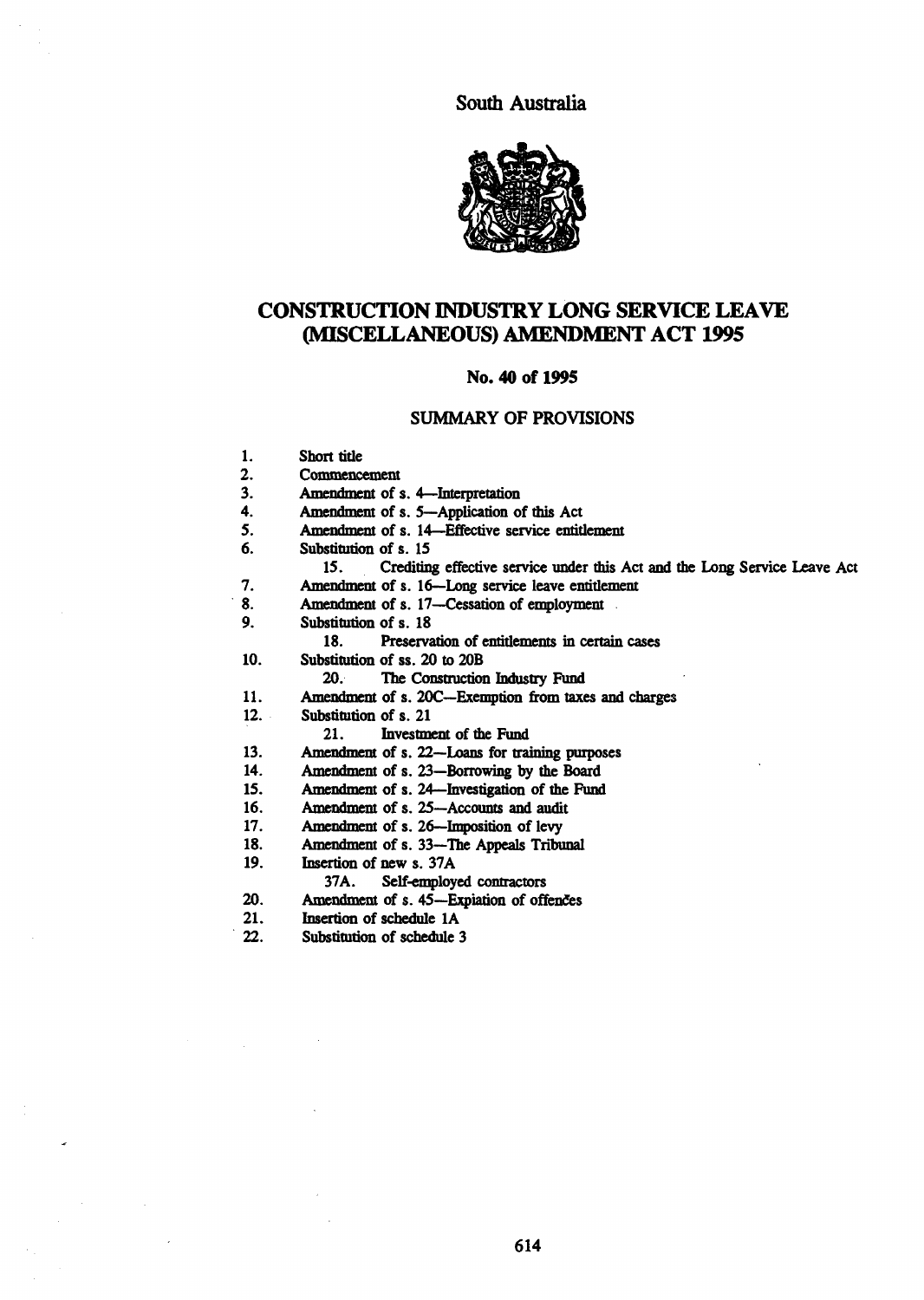

AN NO QUADRAGESIMO QUARTO

# **ELIZABETHAE II REGINAE**

# A.D.1995

\*\*\*\*\*\*\*\*\*\*\*\*\*\*\*\*\*\*\*\*\*\*\*\*\*\*\*\*\*\*\*\*\*\*\*\*\*\*\*\*\*\*\*\*\*\*\*\*\*\*\*\*\*\*\*\*\*\*\*\*\*\*\*\*\*\*\*\*\*\*\*\*\*

# No. 40 of 1995

An Act to amend the Construction Industry Long Service Leave Act 1987.

*[Assented to* 4 *May 1995]* 

The Parliament of South Australia enacts as follows:

# Short title

1. (1) This Act may be cited as the *Construction Industry Long Service Leave (Miscellaneous) Amendment Act* 1995.

(2) The *Construction Industry Long Service Leave Act* 1987 is referred to in this Act as "the principal Act".

# Commencement

2. This Act will come into operation on a day to be fixed by proclamation.

# Amendment of s. 4-Interpretation

- 3. Section 4 of the principal Act is amended-
- (a) by striking out from subsection (1) the definition of "agreement" and substituting the following definition:

"agreement" means-

- (a) an enterprise agreement or industrial agreement in force under the *Industrial and Employee Relations Act* 1994; or
- (b) a certified agreement or an enterprise flexibility agreement in force under the *Industrial Relations Act* 1988 of the Commonwealth;;
- (b) by inserting after the definition of "allowable absence" in subsection (1) the following definition:

"apprentice" includes a trainee under a contract of training for a trade;;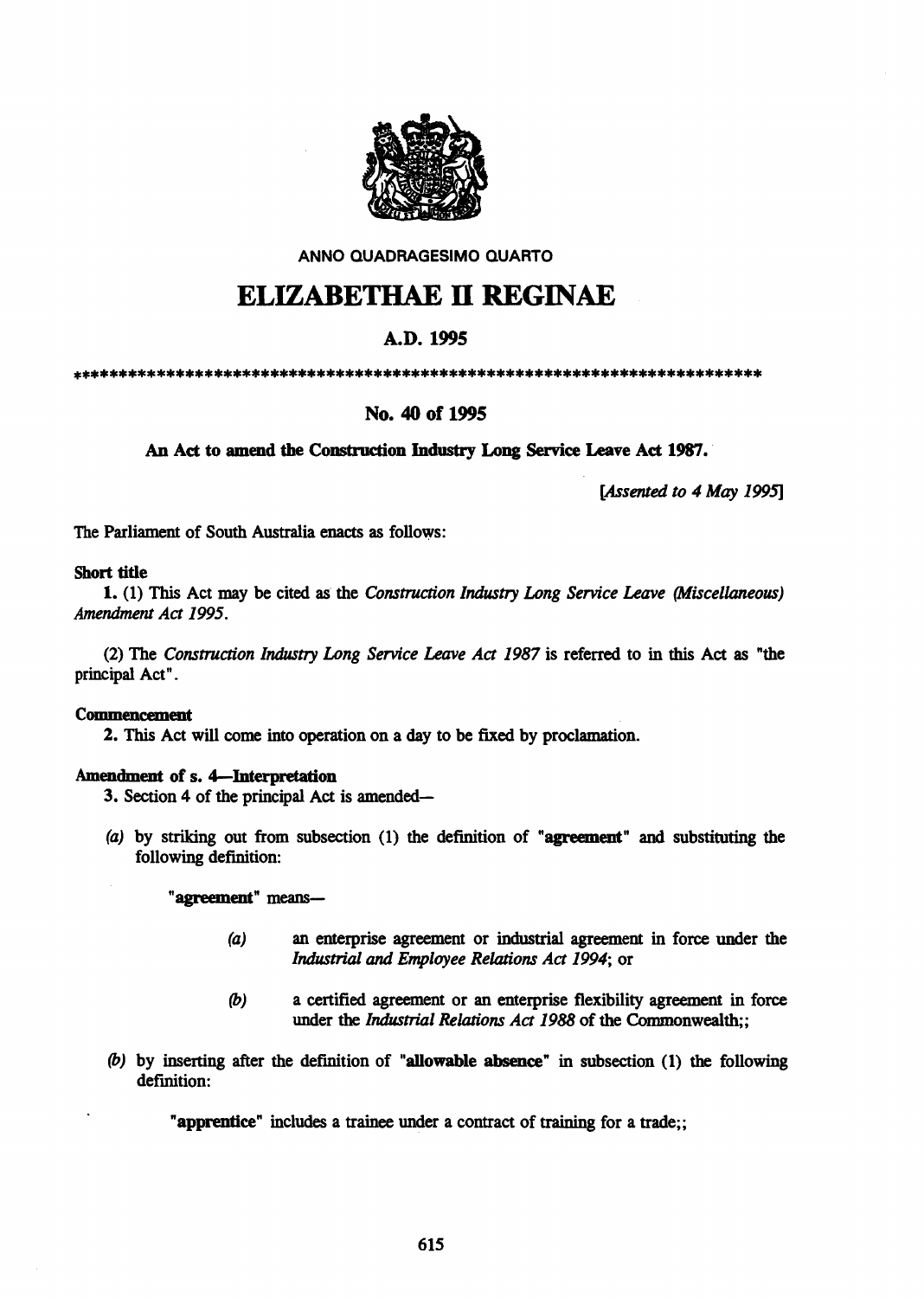- (c) by striking out paragraph (a) of the definition of "award" in subsection (1) and substituting the following paragraph:
	- (a) an award or order of the Industrial Relations Commission of South Australia; ;
- (d) by striking out from subsection  $(1)$  the definition of "construction work";
- (e) by striking out from subsection  $(1)$  the definition of "contract of service" and substituting the following definition:

"contract of service" includes a contract of training for a trade;;

*(f)* by striking out from subsection (1) the defInition of "electrical or metal trades work" and substituting the following definition:

"electrical or metal trades work" means on site work that involves-

- (a) electrical or metal work associated with-
	- (i) the construction or erection of a building or structure that is to be fixed to the ground and wholly or partially constructed on site; or
	- (ii) the alteration or demolition of a building or structure; or
- *(b)* the construction, erection, installation, extension, alteration or dismantling of-
	- (i) . a transmission or distribution line, or plant, plant facility or equipment used in connection with the supply of electricity; or
	- (ii) an air-conditioning, ventilation or refrigeration system; or
- (c) the construction, erection, installation, extension, alteration, servicing, repairing, replacing of parts or dismantling of a lift or escalator; or
- (d) electrical or metal work associated with other engineering projects (whether or not within the ambit of a preceding paragraph);;
- (g) by striking out from subsection (I) the definition of "the Funds" and substituting the following definition:

"the Fund" means the *Construction Industry* Fund referred to in Part 4;;

- *(h)* by striking out from subsection (1) the definition of "ordinary hours";
- *(i)* by inserting after the definition of "the repealed Act" in subsection (1) the following definition:

"return period" means a return period under section 27(1);;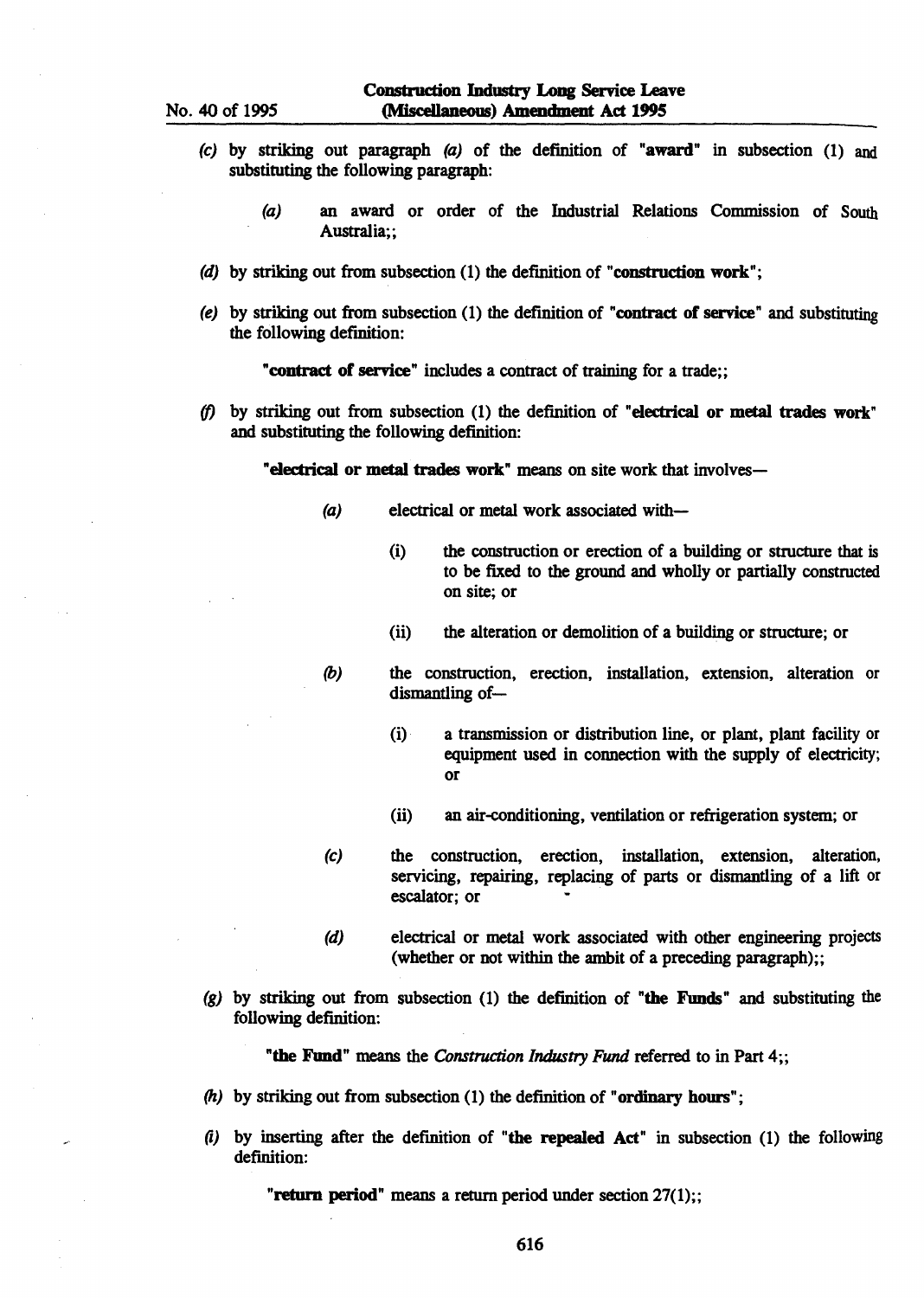$(i)$  by striking out subsections (2) and (3) and substituting the following subsections:

(2) For the purposes of this Act, a person will be taken to have worked for a day if (and only it) the person spends five or more consecutive hours engaged in employment to which this Act applies (and then each such period of five or more consecutive hours will be taken to be a "day" under this Act).

(3) Subject to this Act, a person's ordinary weekly pay will be-

- (a) if at the relevant date the person is being paid under an award for work in the construction industry-the weekly base rate of pay for ordinary hours prescribed by the award for work of the kind performed by the person as a construction worker at the relevant date;
- (b) in any other case-an amount determined by averaging the person's weekly earnings as a construction worker over the period of 52 weeks inunediately preceding the relevant date,

subject to the following qualifications:

- (c) a week in which the person did not act as a construction worker must be disregarded for the purposes of paragraph  $(b)$ ; and
- $(d)$  the regulations may—
	- (i) declare payments made to or for the benefit of a construction worker that must be included for the purposes of any determination or calculation under this subsection; and
	- (ii) declare payments made to or for the benefit of a construction worker that must be excluded for the purposes of any determination or calculation under this subsection; and
- (e) if the person has not been a construction worker at all during the period of 52 weeks immediately preceding the relevant date, the person's ordinary weekly pay will be taken to be an amount that represents the average ordinary weekly pay that was applicable under this Act for all persons engaged in the kind of work last performed by the person as a construction worker who took leave or received an entitlement in the financial year immediately preceding the relevant date.

(4) Unless otherwise specified, ordinary weekly pay will be determined as at the end of the last completed return period under this Act.

# Amendment of s. 5-Application of this Act

4. Section 5 of the principal Act is amended-

(a) by inserting before subsection (1) the following subsection:

(lAA) Subject to this section, this Act applies to a person's employment if the person is within the ambit of subsections  $(1)$ ,  $(1A)$  or  $(1B)$ .;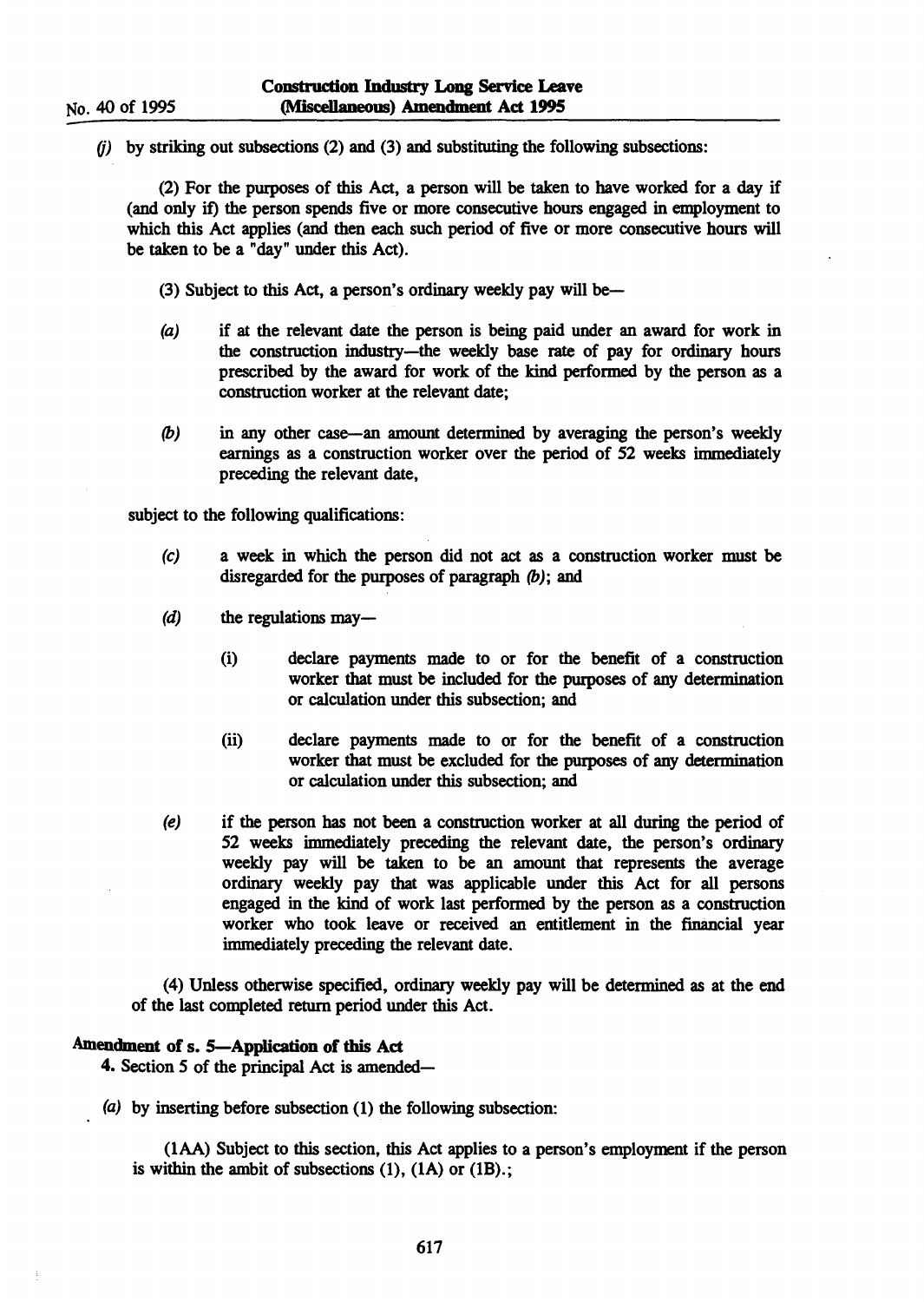- *(b)* by striking out from subsection (1) "Subject to this section, this Act applies to a person's employment if" and substituting "A person is within the ambit of this subsection if";
- (c) by striking out from subsection  $(1)(a)$  "that" and substituting "the";
- (d) by striking out from subsection (I) "this Act ceases to apply to" and substituting "this subsection ceases to apply to the ";
- (e) by inserting after subsection (1) the following subsections:
	- $(1A)$  A person is within the ambit of this subsection if-
	- (a) the person works under a contract of service in the construction industry; and
	- *(b)* an award referred to in schedule lA, or the regulations, prescribe a weekly rate of pay for work of that kind (subject to any limitation as to classifications referred to in that schedule or the regulations); and
	- (c) the person's employer has registered with the Board as an employer for the purposes of this Act; and
	- (d) the person's employer and the Board have agreed that the Act should apply to the person.

(IB) A person is within the ambit of this subsection if-

- (a) the person has been employed as a construction worker within the ambit of subsections  $(1)$  or  $(1A)$ ; and
- *(b)* the person is seconded to a relevant association to act as an officer or employee of the association after being granted leave without pay by an employer in the construction industry; and
- (c) the relevant association is registered with the Board for the purposes of this provision; and
- (d) the person is not (and does not become) a member of the governing body of the relevant association,

but without affecting an accrued effective service entitlement, this subsection ceases to apply to the person if the person attains an effective service entitlement of 2 600 days.;

(f) by inserting after subsection (2) the following subsection:

(2A) Where this Act applies to employment by virtue of subsection (lB), the relevant association will be taken to be the employer of the person (as a construction worker) for the purposes of this Act.;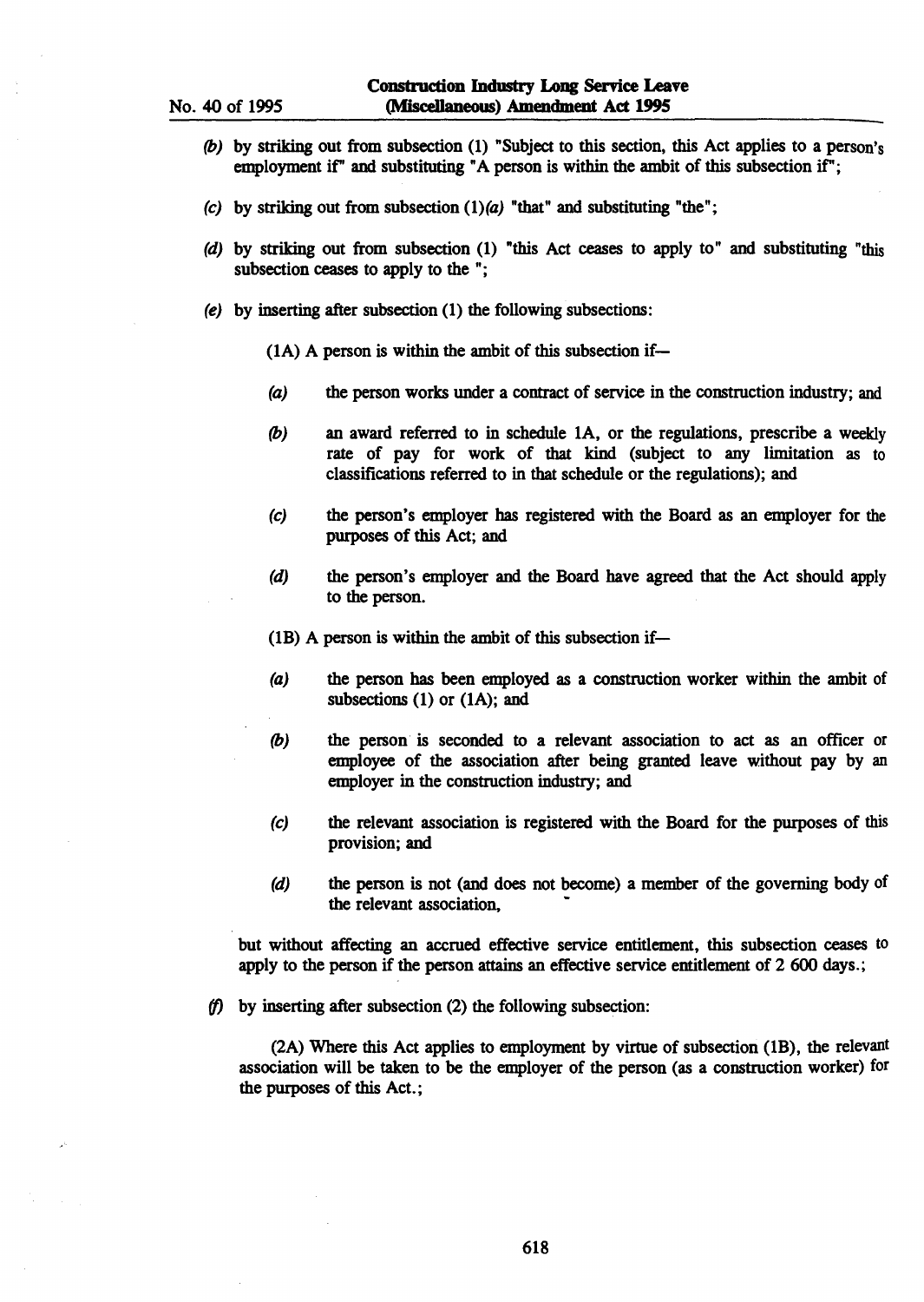$(g)$  by inserting after subsection (5) the following subsection:

(6) In this section-

"relevant association" means an association of employees that is able to represent the industrial interests of persons employed in the construction industry.

# Amendment of s. 14-EtTective service entitlement

5. Section 14 of the principal Act is amended-

(a) by striking out subsection (2) and substituting the following subsections:

(2) A person will be credited with one day of effective service for each day that he or she works as a construction worker (and the aggregate of those days of effective service will be the worker's aggregate effective service entitlement).

(2A) However, a person cannot be credited with more than five days of effective service in any week (and accordingly cannot be credited with more than 260 days of effective service in a financial year).;

- (b) by striking out from subsection  $(3)(a)$  "120 months" and substituting "2 600 days";
- (c) by striking out from subsection  $(4)(a)$  "84 months" and substituting "1 820 days";
- (d) by striking out from subsection  $(4)(b)$  "120 months" and substituting "2 600 days";
- (e) by inserting in subsection (4) "or where the construction worker continues to be employed by an employer within the construction industry" after "(either wholly or in part)".

# Substitution of s. 15

6. Section 15 of the principal Act is repealed and the following section is substituted:

# Crediting etTective service under this Act and the Long Service Leave Act

15. (I) If a person employed as a construction worker commences work in a different capacity in the service of the same employer, the person's continuity of service is preserved and any period of effective service credited under this Act will be credited to the person under the Long Service Leave Act 1987 (on the basis that five days of effective service under this Act is equivalent to seven days of service under the other Act) (and an effective service so credited will then be cancelled under this Act).

(2) If a person employed in a capacity other than as a construction worker commences work as a construction worker in the service of the same employer, the person's continuity of service is preserved and the period of that person's service calculated in accordance with the Long Service Leave Act 1987 up to the point of change in the nature of employment will be credited as effective service for the purposes of this Act (on the basis that seven days of service under the other Act is equivalent to five days of effective service under this Act).

 $(3)$  If-

(a) a person's service under the Long Service Leave Act 1987 includes a period of effective service credited under subsection (1); and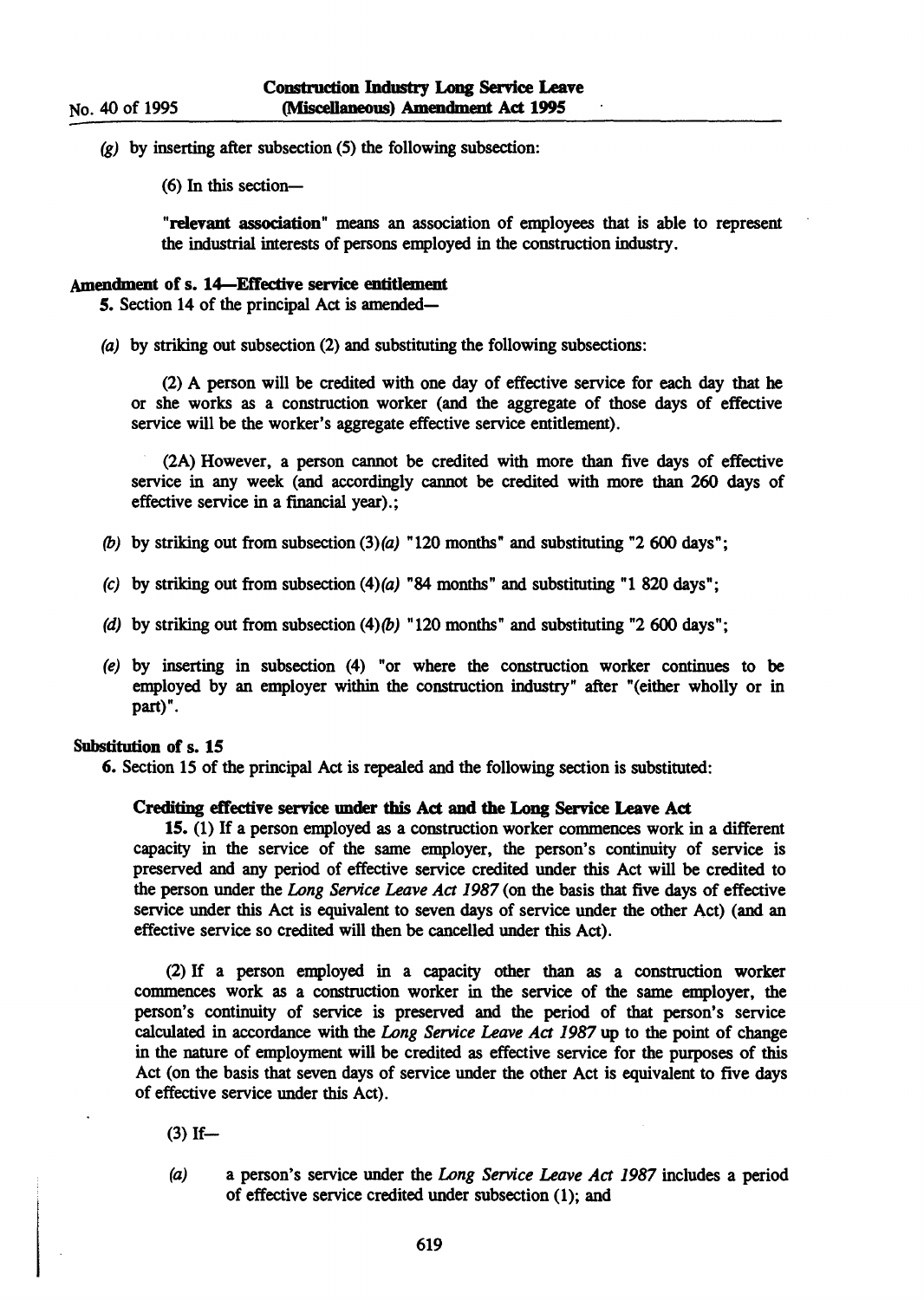*(b)*  the person becomes entitled to long service leave, or to a payment in lieu of long service leave, under that Act,

the Board must pay to the person's employer an amount calculated as follows:

$$
A = \frac{OWP \times D \times 1.3}{260}
$$

where-

- A is the amount payable
- OWP is the person's ordinary weekly pay applicable under the *Long Service Leave Act 1987*
- D is the effective service entitlement of the person as a construction worker under this Act (expressed in days).
- $(4)$  If-
- (a) a person's effective service entitlement under this Act includes a period of service credited under subsection (2); and
- *(b)* the person becomes entitled to long service leave, or to a payment on account of long service leave, under this Act,

the Board may recover from the person's employer (being the employer referred to in subsection  $(2)$ ) an amount calculated as follows:

$$
A = \frac{OWP \times D \times 1.3}{365}
$$

where-

A is the amount payable

- OWP is the person's ordinary weekly pay applicable under this Act
- D is the person's period of continuous service accrued under the *Long Service Leave Act* 1987 at the time that the person commenced work as a construction worker (expressed in days).

# Amendment of s. 16-Long service leave entidement

7. Section 16 of the principal Act is amended-

(a) by striking out from subsection (1) "120 months" and substituting "2 600 days";

*(b)* by striking out subsection (4a).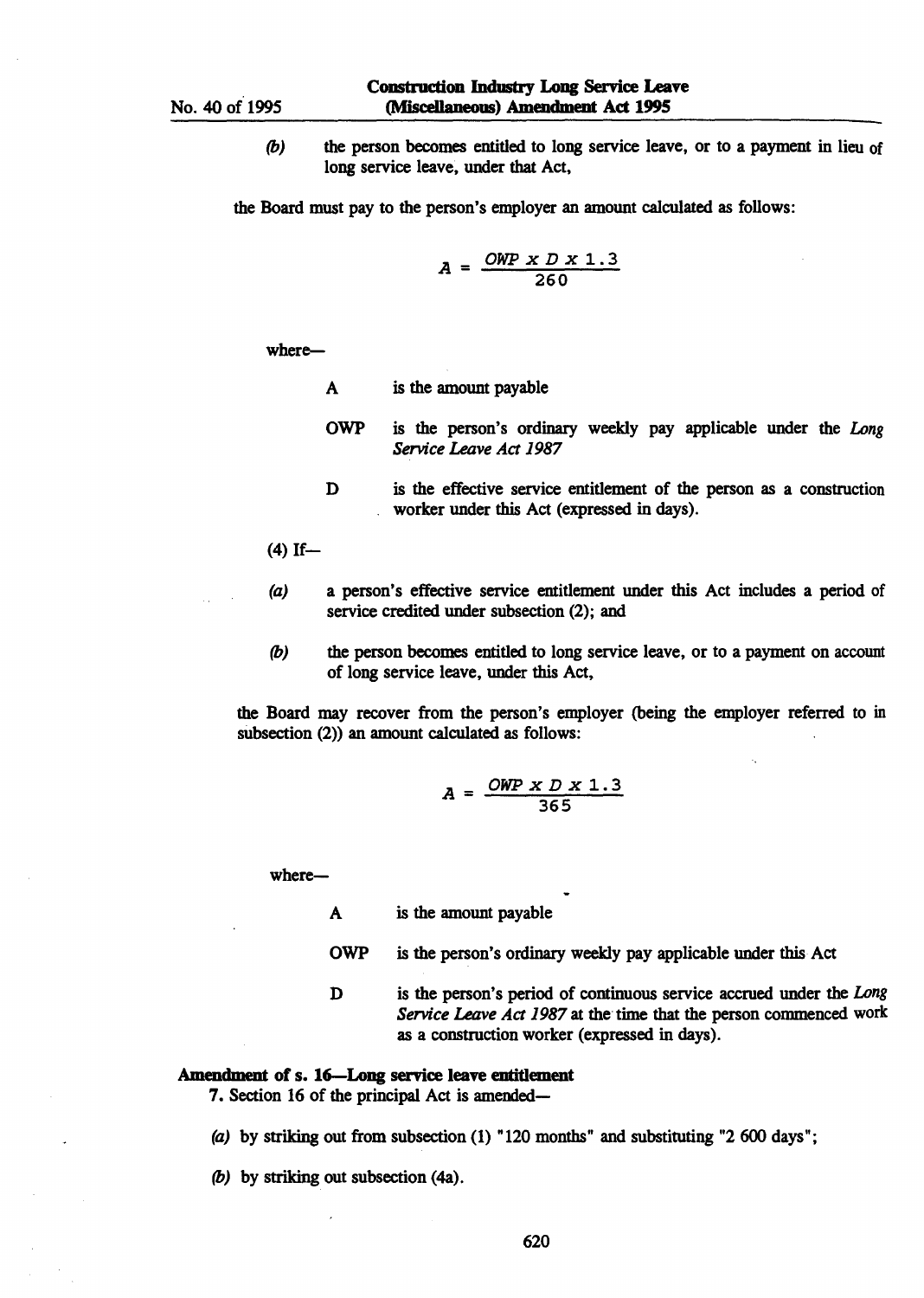# No. 40 of 1995

# Amendment of s. 17-Cessation of employment

8. Section 17 of the principal Act is amended-

- (a) by striking out from subsection (1) "84 months" (twice occurring) and substituting, in each case, "1 820 days";
- (b) by striking out from subsection (1) "120 months" (wherever occurring) and substituting, in each case, "2 600 days";
- (e) by striking out the formula that appears in subsection (1), and all material that follows the formula in that subsection, and substituting:

$$
A = \frac{OWP \times D \times 1.3}{260}
$$

where-

- A is the amount payable
- OWP is the person's ordinary weekly pay applicable under this Act as  $at$ 
	- if the worker has died-the day of death;
	- in any other case-the day on which the person ceased work  $\ddot{\phantom{0}}$ as a construction worker
- D is the effective service entitlement (expressed in days).

### Substitution of s. 18

9. Section 18 of the principal Act is repealed and the following section is substituted:

# Preservation of entitlements in certain cases

18.  $(1)$  If-

- (a) a person who has an effective service entitlement ceases to be employed as a construction worker; and
- (b) the person is not entitled to long service leave or a payment for *pro rata* long service leave; and
- (e) the person commences work as a supervisor in the construction industry within 36 months after cessation of his or her employment as a construction worker; and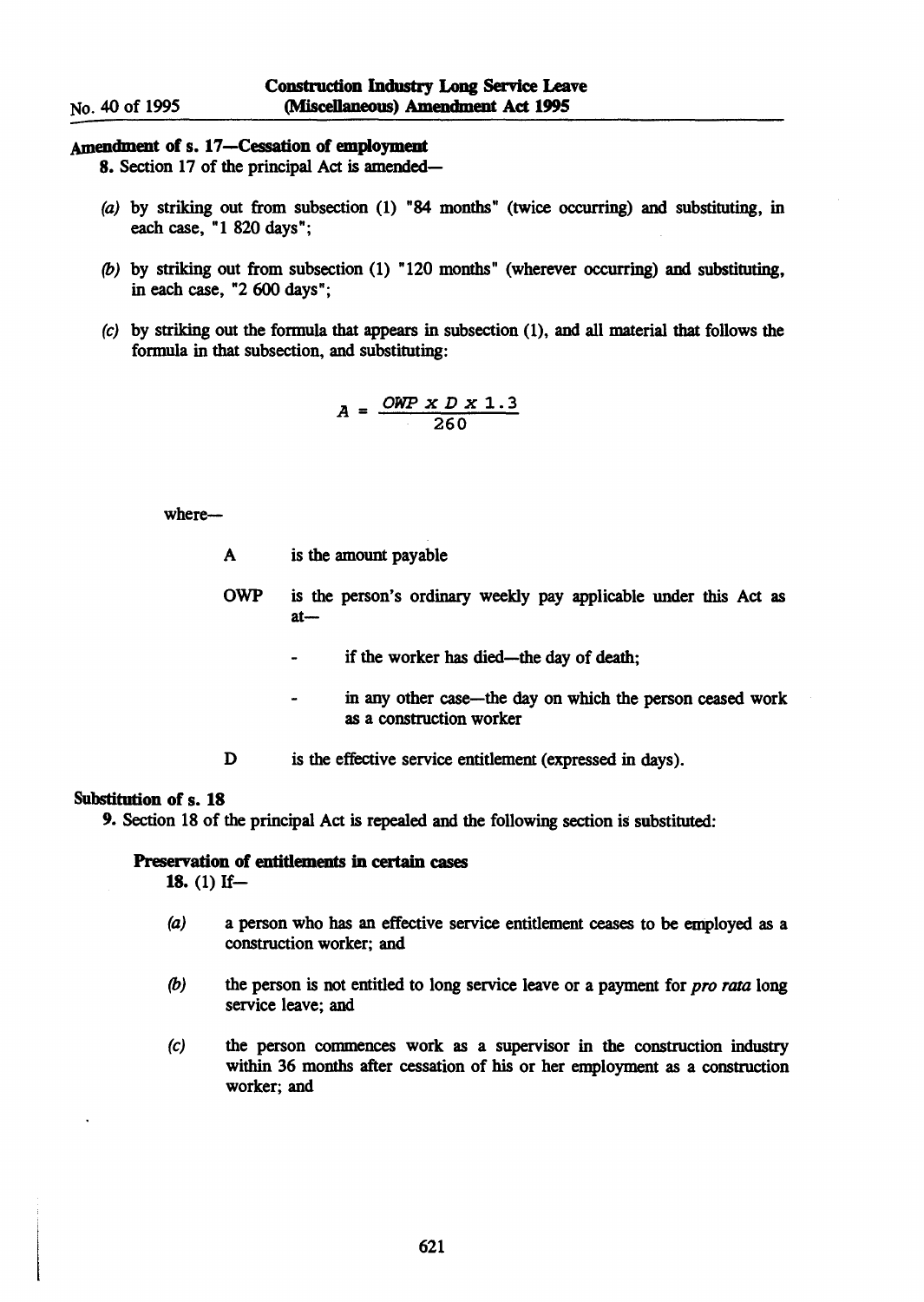(d) the person provides notice of his or her work as a supervisor to the Board in accordance with the regulations within six months after the person commences work as a supervisor in the construction industry (or within such longer period as the Board may, in its absolute discretion, allow),

the effective service entitlement is preserved.

(2) If the person (or his or her personal representative) satisfies the Board that the aggregate period of work in the construction industry (as a construction worker and subsequently as a supervisor) totals 1 820 working days or more, the Board must pay to the person (or his or her personal representative) an amount calculated as follows:

$$
A = \frac{OWP \times D \times 1.3}{260}
$$

where-

- A is the amount payable
- OWP is the person's ordinary weekly pay applicable under this Act
- D is the effective service entitlement preserved under subsection (1)(expressed in days).

(3) In this section-

"supervisor" means a person (other than a person within the ambit of section 5(1)) who is responsible for the daily on site supervision of works.

#### Substitution of ss. 20 to 20B

10. Sections 20 to 20B (inclusive) of the principal Act are repealed and the following section is substituted:

#### The Construction Industry Fund

20. (1) The Construction Industry Fund and the Electrical and Metal Trades Fund are combined and continue in existence as the *Copstruction Industry Fund.* 

- (2) The Construction Industry Fund will be administered by the Board.
- (3) The Construction Industry Fund will consist of-
- (a) money standing to the credit of the Construction Industry Fund and the Electrical and Metal Trades Fund immediately before the commencement of this section; and
- *(b)* levies received by the Board from employers; and
- (c) income and accretions produced by the investment of money from the Fund; and
- (d) money advanced to the Board for the purposes of the Fund; and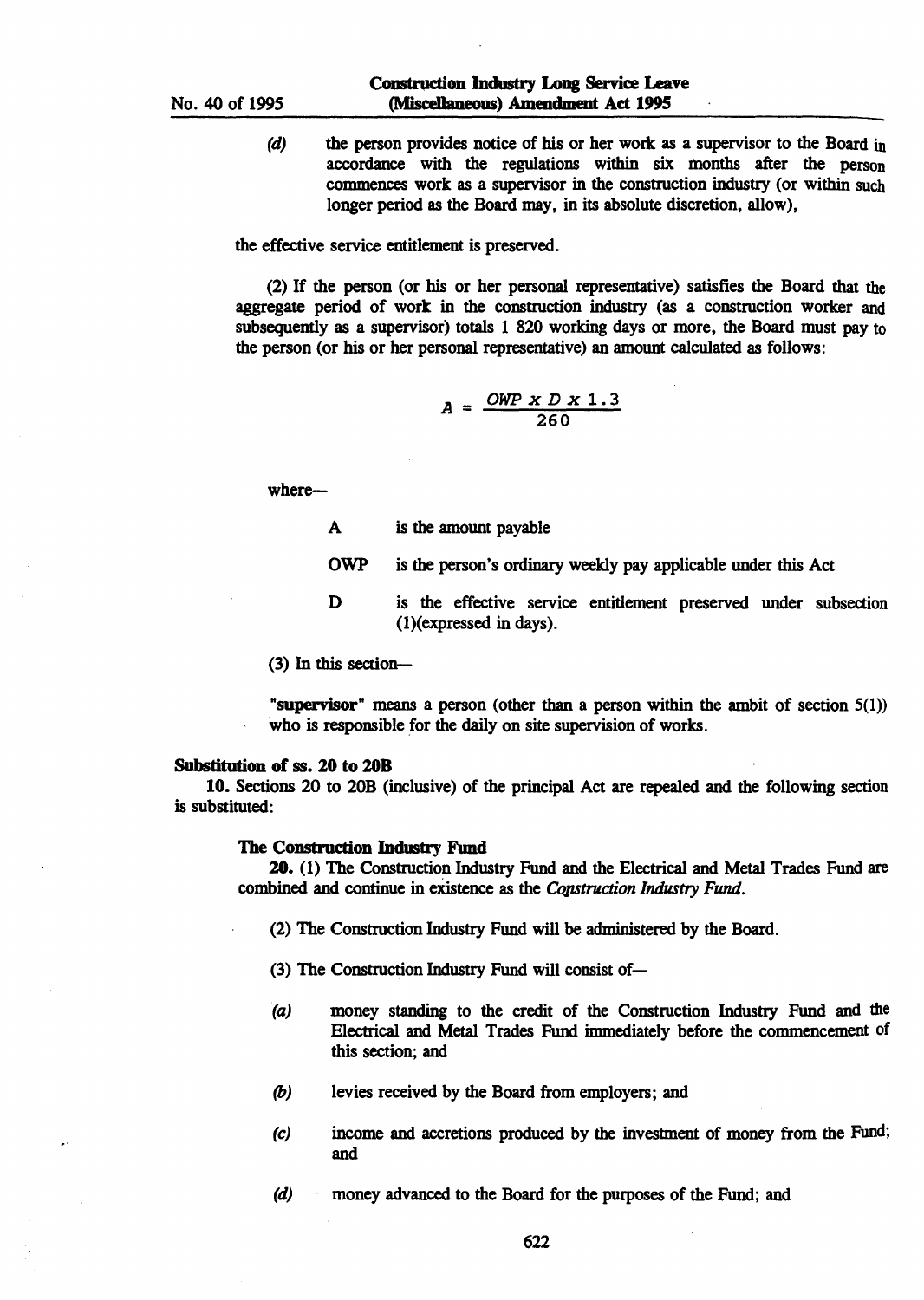# Construction Industry Long Service Leave (Miscellaneous) Amendment Act 1995

- (e) penalties and fmes recovered by the Board under this Act; and
- *(f)*  other money payable to the Fund under this Act.
- (4) There will be paid from the Construction Industry Fund-
- (a) any long service leave benefits that the Board is liable to pay under this Act; and
- (b) the costs incurred by the Board in performing its functions under this Act; and
- (c) other money authorised to be paid from the Fund under this Act.

### Amendment of s. 20C-Exemption from taxes and charges

11. Section 20C of the principal Act is amended by striking out "Funds" (twice occurring) and substituting, in each case, "Fund".

#### Substitution of s. 21

12. Section 21 of the principal Act is repealed and the following section is substituted:

#### Investment of the Fund

21. (1) The Board may invest money that is not immediately required for the purposes of the Fund.

(2) The Board must, when investing the money, take into account policies and guidelines (if any) determined by the Treasurer after consultation with the Minister.

#### Amendment of s. 22-Loans for training purposes

13. Section 22 of the principal Act is amended by striking out from subsection (1) "Funds" and substituting "Fund".

### Amendment of s. 23-Borrowing by the Board

14. Section 23 of the principal Act is amended by striking out from subsection (1) "Funds" and substituting "Fund".

#### Amendment of s. 24-Investigation of the Fund

15. Section 24 of the principal Act is amended-

- (a) by striking out from subsection (1) "Funds" and substituting "Fund";
- (b) by striking out from subsection (3) "Funds" and substituting "Fund";
- (c) by striking out from subsection (4a) "Funds" and substituting "Fund".

# Amendment of s. 25-Accounts and audit

16. Section 25 of the principal Act is amended by striking out subsection (2) and substituting the following subsections:

(2) The Board must cause its accounts to be audited at least once each year by a registered company auditor or the Auditor-General.

(3) The Auditor-General may at any time audit the accounts of the Board.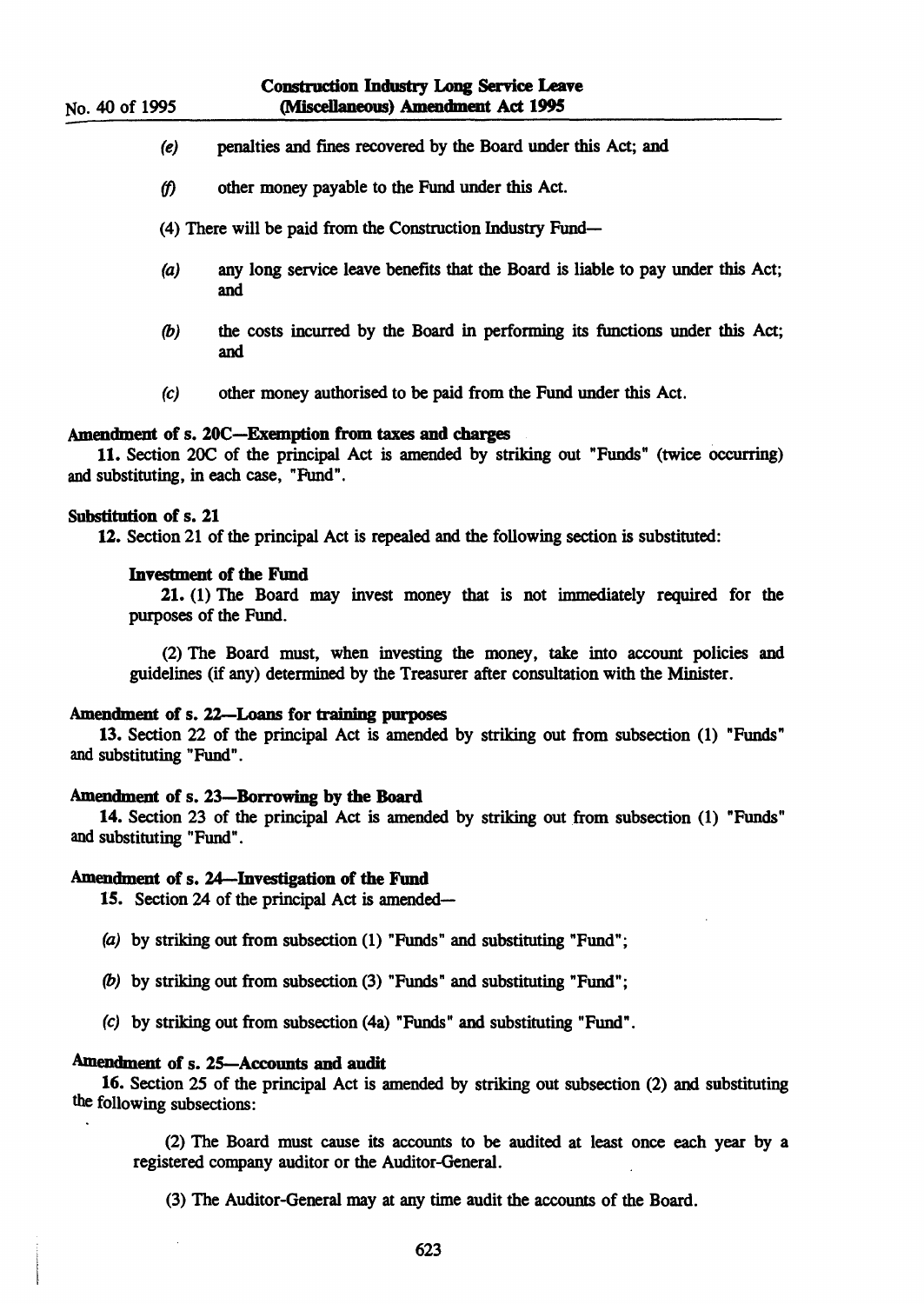#### Amendment of s. 26-lmposition of levy

17. Section 26 of the principal Act is amended-

- (a) by striking out from subsection (2) "(excluding any amounts by way of special rates or allowances)";
- *(b)* by striking out subsections (3), (4) and (5) and substituting the following subsection:
	- (3) No levy is payable by an employer in respect of-
	- (a) a construction worker who is employed by the employer for less than three days in a month; or
	- *(b)* subject to an exception prescribed by the regulations-an apprentice.

#### Amendment of s. 33-The Appeals Tribunal

18. Section 33 of the principal Act is amended by striking out from subsection (2) "President of the Industrial Court" and substituting "Senior Judge of the Industrial Relations Court of South Australia" .

# Insertion of new s. 37A

19. The following section is inserted inunediately before section 38 of the principal Act:

#### Self-employed contractors

37A. (1) A self-employed contractor in the construction industry may, on application to the Board in a form approved by the Board, be registered as a self-employed contractor under this section.<sup>1.</sup>

<sup>1.</sup> A person registered as a self-employed contractor will be called a "registered contractor" for the purposes of this section.

(2) A registered contractor is eligible to participate in an investment scheme established by the Board for the purposes of this section.

 $(3)$  If-

- (a) a registered contractor had previously been a construction worker; and
- *(b)* the registered contractor was not entitled to long service leave or a payment for *pro rata* long service leave when he or she ceased work as a construction worker; and
- (c) the registered contractor commenced work as a self-employed contractor in the construction industry within 36 months after cessation of his or her employment as a construction worker; and
- (d) the application for registration was made within six months after commencing work as a self-employed contractor in the construction industry (or within such longer period as the Board may, in its absolute discretion, allow),

any effective service entitlement is preserved on registration.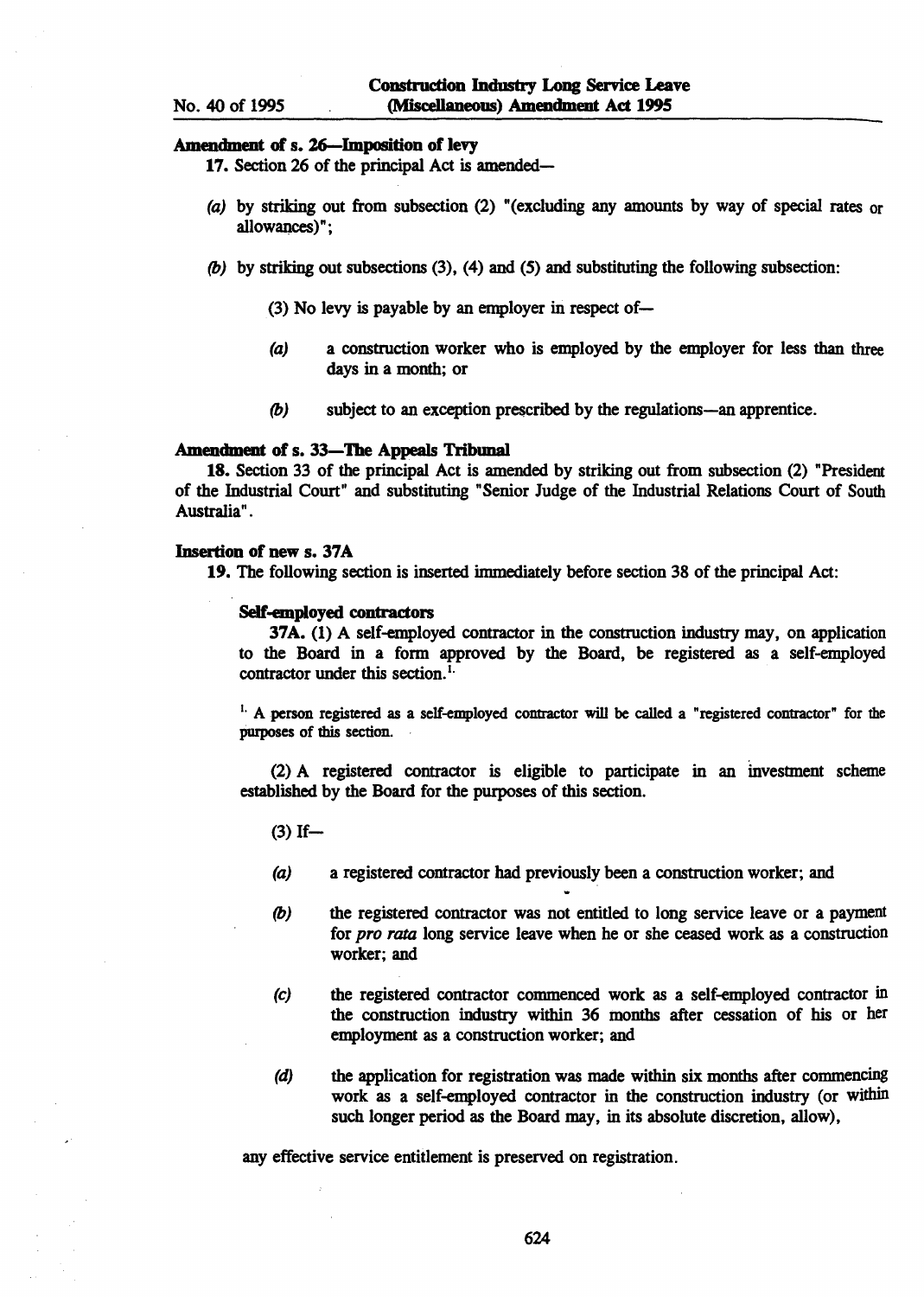(4) The following provisions apply to the investtnent scheme established by the Board for the purposes of this section:

- (a) the Board will, for the purposes of the scheme, before the commencement of each financial year-
	- (i) set a contribution rate; and
	- (ii) set an interest rate,

for the fmancial year; and

- (b) a registered contractor may then, in respect of each (or any) period prescribed by the regulations, pay to the Board an amount equal to the relevant contribution rate (and a payment may be made by a registered contractor in advance or, with the approval of the Board, in arrears); and
- (e) the registered contractor will then, in accordance with a scheme prescribed by the regulations (but subject to this section), be credited by the Board with-
	- (i) the prescribed number of days of effective service entitlements; and
	- (ii) the amount of the payment; and
	- (iii) interest in accordance with the rate set under paragraph  $(a)$ (ii).

(5) A payment under subsection  $(4)(b)$  must be accompanied by a return in a form approved by the Board containing information as may be prescribed or required by the Board.

(6) A registered contractor who attains an effective service entitlement of 2600 days (including any effective service entitlement preserved under subsection (3» is entitled to an amount calculated as follows:

$$
A = \frac{OWP \times D \times 1.3}{260} + CT
$$

where-

- A is the amount payable
- OWP is the registered contractor's ordinary weekly pay applicable under this Act (applying any presumption prescribed by the regulations)
- D is the effective service entitlement preserved under subsection (3) (or, if no such entitlement is preserved, zero)
- Cl is the total of the registered contractor's entitlement credited under subsection  $(4)(c)(ii)$  and (iii).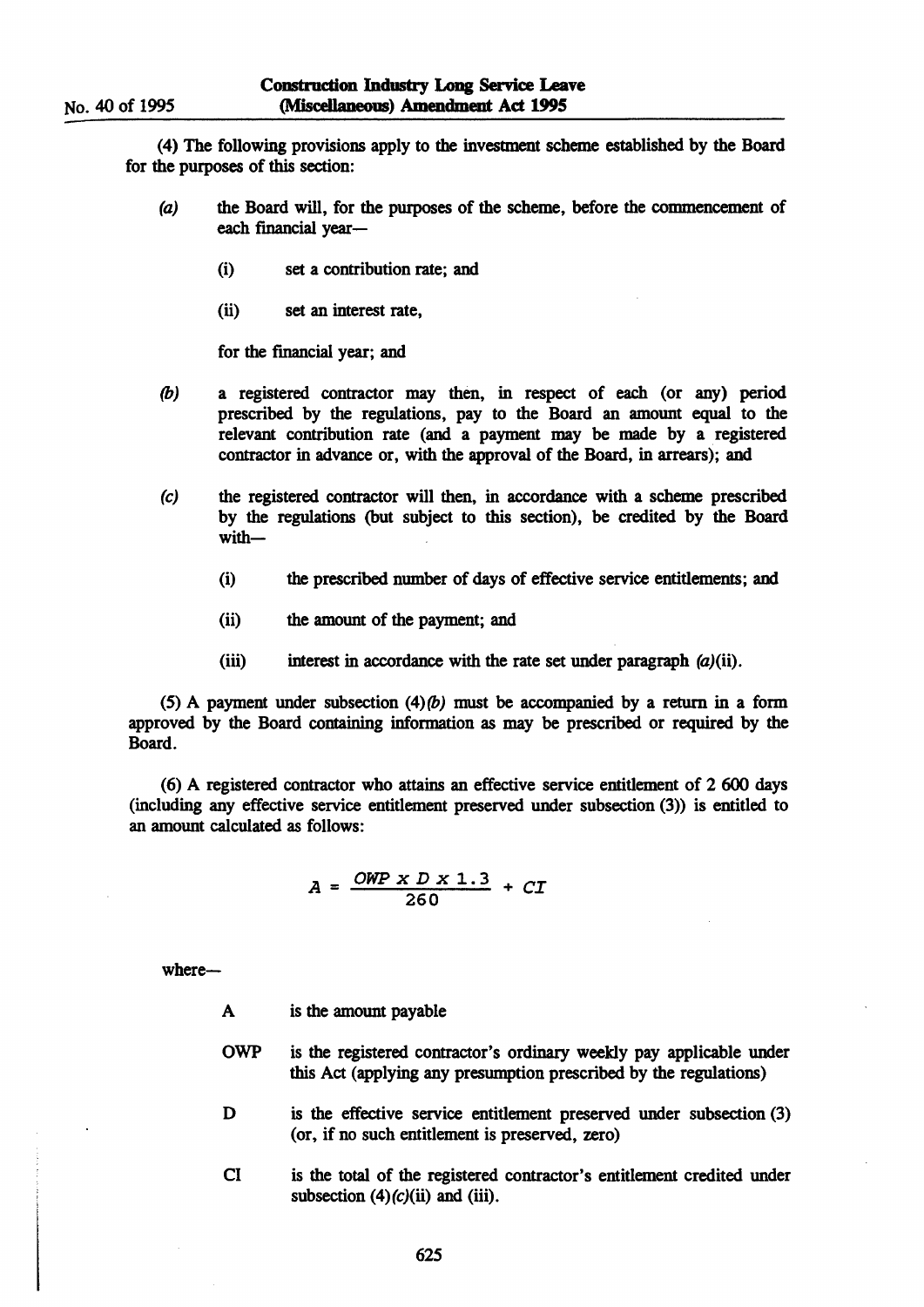(7) If, on application to the Board under this subsection in a fonn approved by the Board, the Board is satisfied that-

- (a)
	- (i) a registered contractor has attained an effective service entitlement of 1 820 days (including any effective service entitlement preserved under subsection  $(3)$ ; or
	- (ii) a registered contractor has attained an effective service entitlement of less than 1 820 days and has previously had an effective service entitlement of 2 600 days or more; and
- *(b)* the registered contractor has—
	- (i) died; or
	- (ii) ceased to work in the construction industry because of physical or mental disability that will prevent him or her from working in the construction industry in the future, or because of some other significant pressing necessity; or
	- (iii) retired from his or her work and does not intend to work in the future,

the Board must pay to the registered contractor (or his or her personal representative) an amount calculated in the same manner as under subsection (6).

- $(8)$  If-
- (a) on application to the Board under this subsection in a form approved by the Board, the Board is satisfied that a registered contractor has ceased work in the construction industry; and
- *(b)* the registered contractor does not have an entitlement under subsection (6) or (7),

the Board must pay to the registered contractor an amount calculated as follows:

$$
A = \frac{OWP \times D \times 1.3}{260} + C
$$

where-

- A is the amount payable
- OWP is the registered contractor's ordinary weekly pay applicable under this Act (applying any presumption prescribed by the regulations)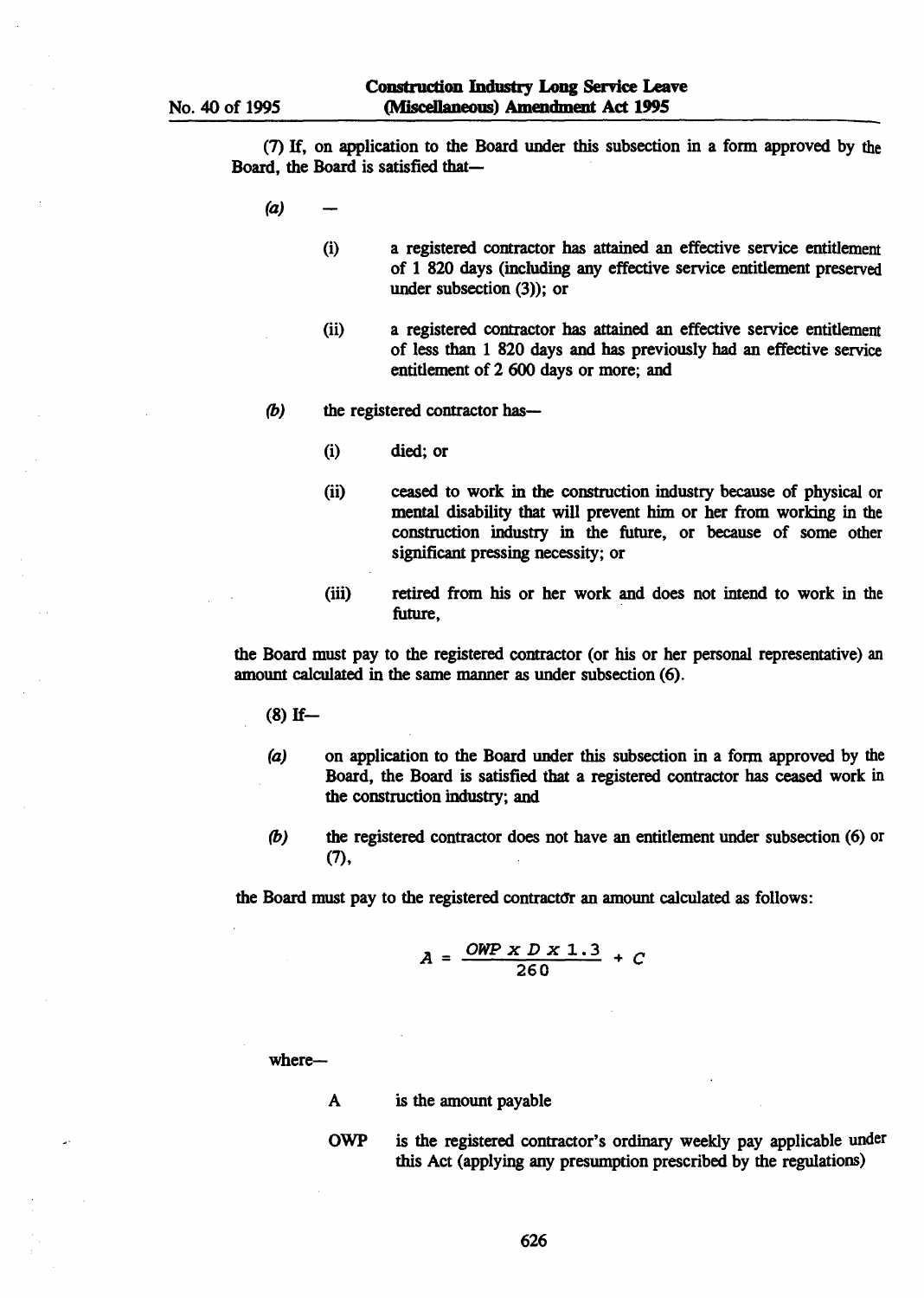- D is any effective service entitlement preserved under subsection (3), subject to the qualification that if the aggregate of the registered contractor's effective service entitlement preserved under subsection (3) and the registered contractor's effective service entitlement credited under subsection  $(4)(c)(i)$  does not equal or exceed 1 820 days, then D will be taken to be zero
- C is the total of the registered contractor's entitlement credited under subsection  $(4)(c)(ii)$  (without interest).

(9) If the Board rejects an application under this section, the Board must give the applicant written notice of its decision (setting out a brief statement of the Board's reasons for making its decision).

#### Amendment of s. 45-Expiation of offences

20. Section 45 of the principal Act is amended by striking out from subsection (4) "or the Electrical and Metal Trades Fund".

# Insertion of schedule lA

21. The following schedule is inserted after schedule 1 of the principal Act:

# SCHEDULE lA

### *Optional Coverage*

*Award-General Application* 

Fibrous Plasterers (Factory) Award

#### *Award-Limited Application*

The National Joinery and Building Trades Product Award 1993, but only in relation to the following classifications and only in the terrazzo or concrete casting industries:

**Carpenter** Joiner Carpenter and Joiner **Tradesperson Machinist** Terrazzo Assistant Factory Hand Adult Trainee-Terrazzo Worker first six months.

### Substitution of schedule 3

22. Schedule 3 of the principal Act is repealed and the following schedule is substituted:

# SCHEDULE 3

*Preservation* and *Conversion of Entitlements-1995 Act* 

#### Interpretation

1. In this schedule-

"1995 Act" means the *Construction Industry Long Service Leave (Miscellaneous) Amendment Act 1995.*